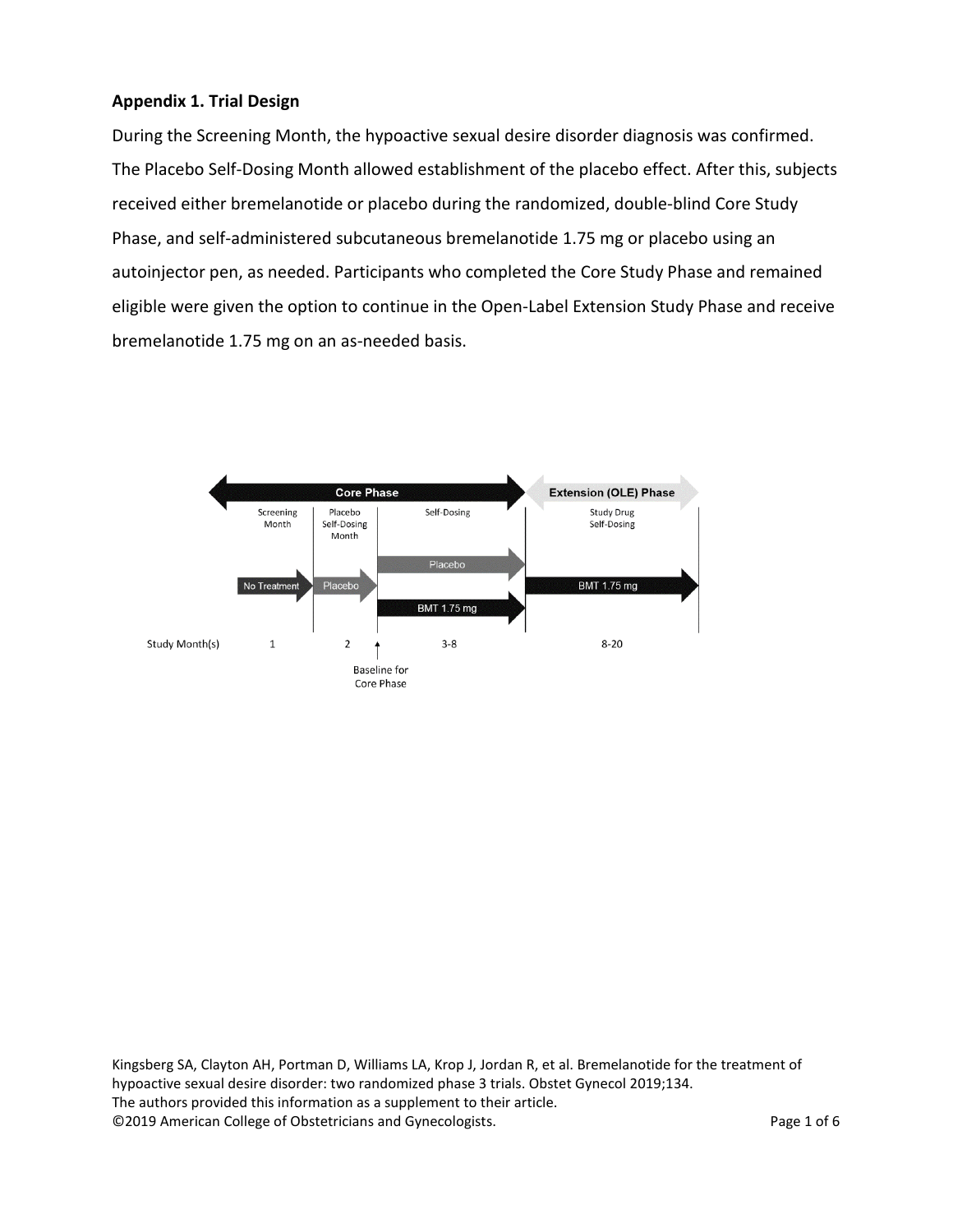# **Appendix 2. Co-primary Endpoints**

|                                                                     | <b>Response Options</b>                 |
|---------------------------------------------------------------------|-----------------------------------------|
| FSFI Question 1: Over the past 4 weeks, how                         | 5=Almost always or always               |
| often did you feel sexual desire or interest?                       | 4=Most times (more than half the time)  |
|                                                                     | 3=Sometimes (about half the time)       |
|                                                                     | 2=A few times (less than half the time) |
|                                                                     | 1=Almost never or never                 |
| FSFI Question 2: Over the past 4 weeks, how                         | 5=Very high                             |
| would you rate your level (degree) of sexual<br>desire or interest? | $4 =$ High                              |
|                                                                     | 3=Moderate                              |
|                                                                     | $2 = Low$                               |
|                                                                     | 1=Very low or none at all               |
| FSDS-DAO Question 13: How often did you                             | 4=Always                                |
| feel bothered by low sexual desire?                                 | 3=Frequently                            |
|                                                                     | 2=Occasionally                          |
|                                                                     | 1=Rarely                                |
|                                                                     | 0=Never                                 |

Kingsberg SA, Clayton AH, Portman D, Williams LA, Krop J, Jordan R, et al. Bremelanotide for the treatment of hypoactive sexual desire disorder: two randomized phase 3 trials. Obstet Gynecol 2019;134. The authors provided this information as a supplement to their article. ©2019 American College of Obstetricians and Gynecologists. Page 2 of 6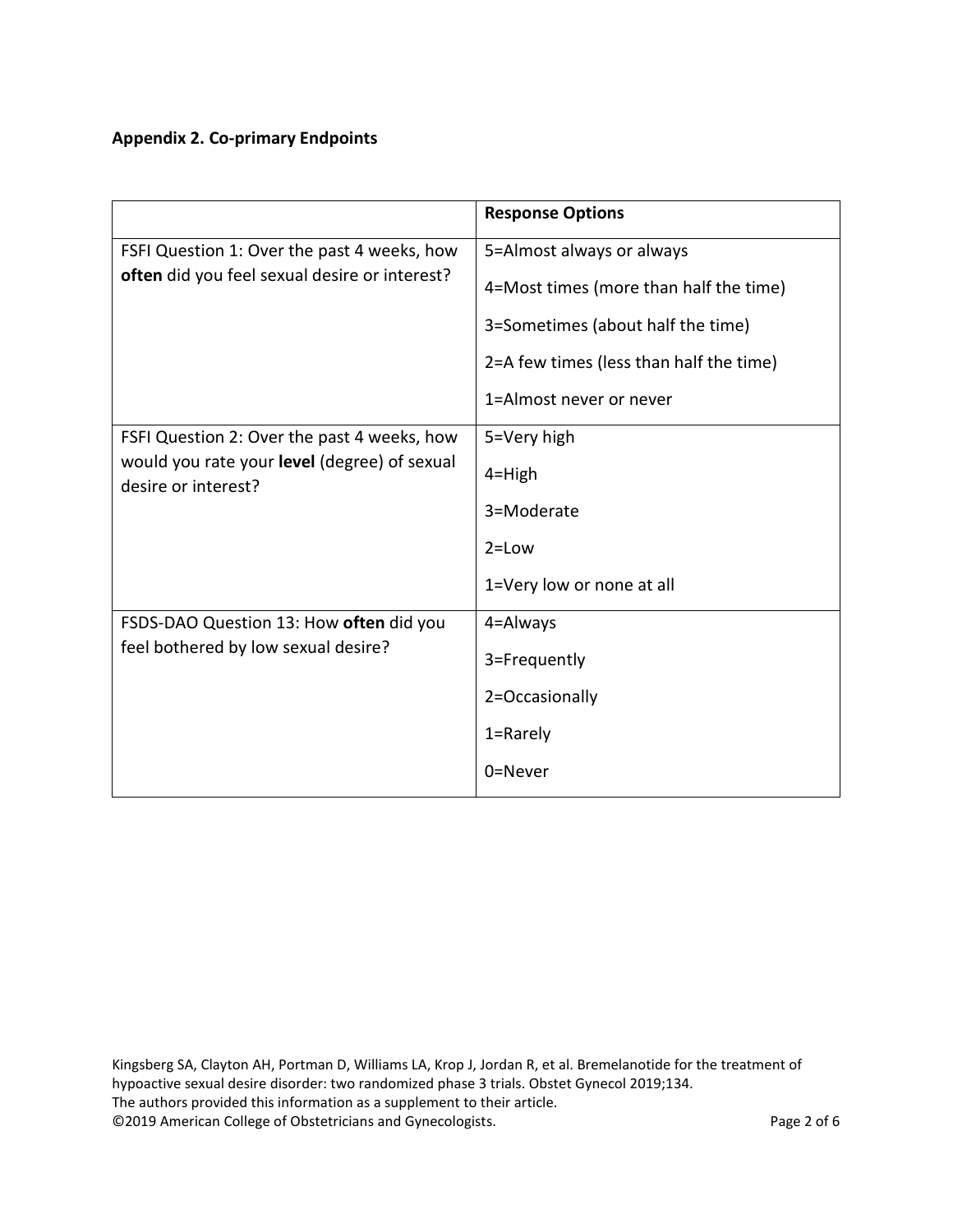#### **Appendix 3. Subject Disposition**

### **Study 301**



Kingsberg SA, Clayton AH, Portman D, Williams LA, Krop J, Jordan R, et al. Bremelanotide for the treatment of hypoactive sexual desire disorder: two randomized phase 3 trials. Obstet Gynecol 2019;134. The authors provided this information as a supplement to their article. ©2019 American College of Obstetricians and Gynecologists. Page 3 of 6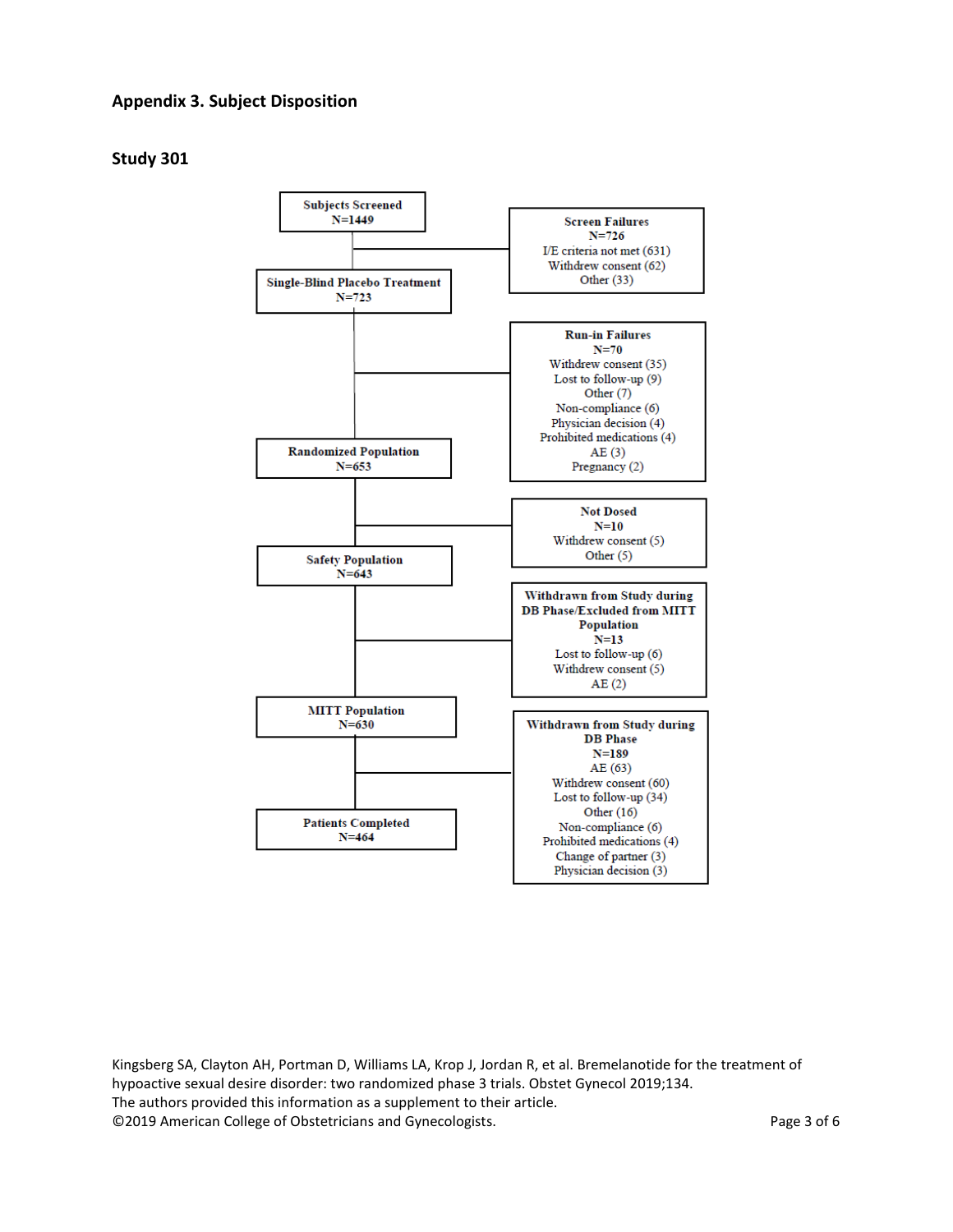#### **Study 302**



Kingsberg SA, Clayton AH, Portman D, Williams LA, Krop J, Jordan R, et al. Bremelanotide for the treatment of hypoactive sexual desire disorder: two randomized phase 3 trials. Obstet Gynecol 2019;134. The authors provided this information as a supplement to their article. ©2019 American College of Obstetricians and Gynecologists. Page 4 of 6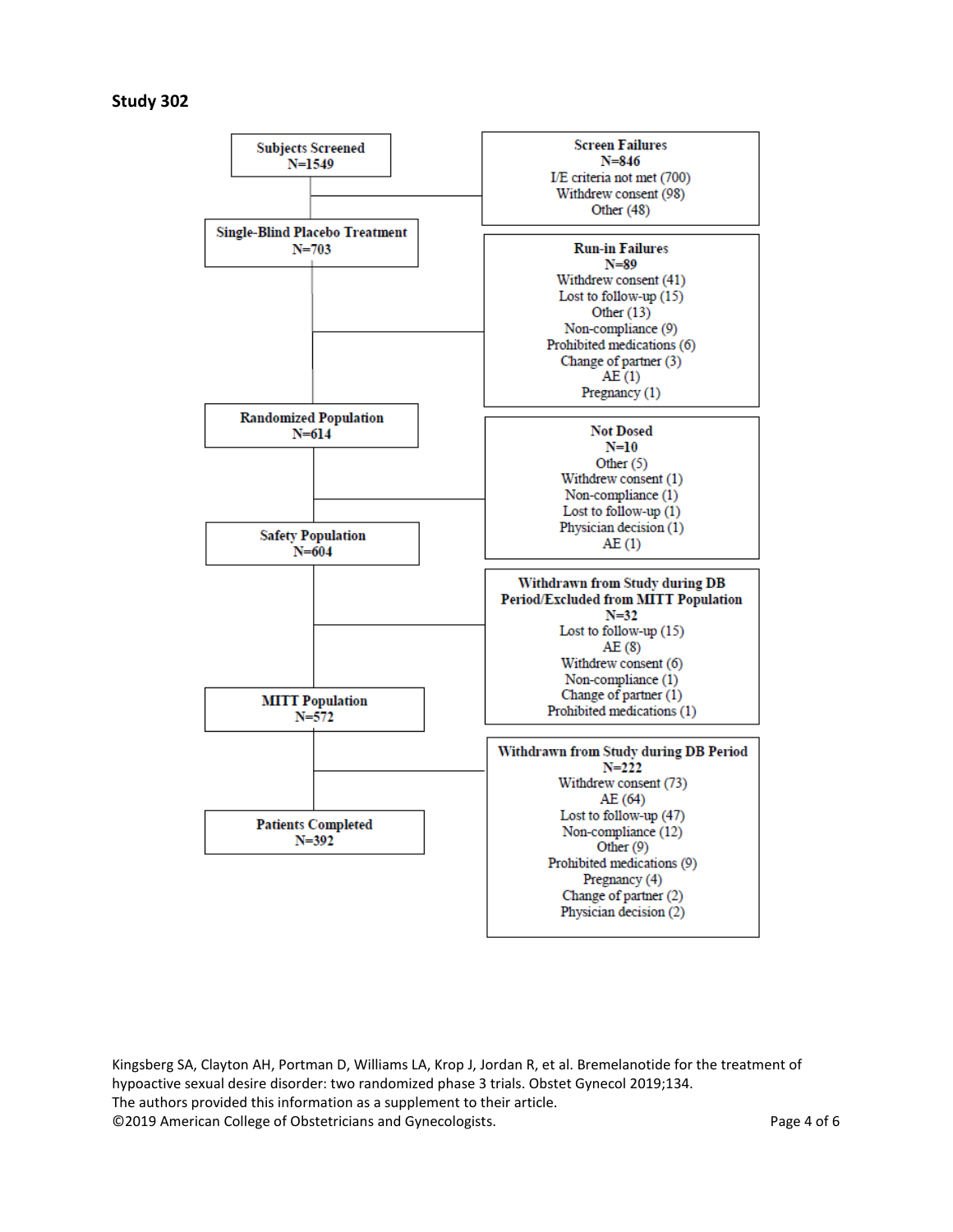## **Appendix 4. Treatment-Emergent Nausea Events**

|                                                                   | <b>Placebo</b><br>$(n=620)$ | <b>Bremelanotide</b><br>1.75 mg (n=627) |
|-------------------------------------------------------------------|-----------------------------|-----------------------------------------|
| Total number of nausea events                                     | 8                           | 1054                                    |
| Total number of injections                                        | 9071                        | 7158                                    |
| Percentage of injections associated<br>with a nausea event, %     | < 0.1                       | 14.7                                    |
| Nausea events by intensity, n (%)                                 |                             |                                         |
| Mild                                                              | 5(62.5)                     | 714 (67.7)                              |
| Moderate                                                          | 2(25.0)                     | 320 (30.4)                              |
| Severe                                                            | 1(12.5)                     | 20(1.9)                                 |
|                                                                   |                             |                                         |
| Time from dosing to onset of nausea<br>events, hours <sup>a</sup> |                             |                                         |
| Mean (SD)                                                         | 48.7 (17.54)                | 36.4 (57.86)                            |
| Median                                                            | 48.7                        | 0.5                                     |
| Duration of nausea, hours <sup>a</sup>                            |                             |                                         |
| Number of events                                                  | $\mathbf{1}$                | 712                                     |
| Mean                                                              | 2.5                         | 45.2                                    |
| Median                                                            | 2.5                         | 2.4                                     |
|                                                                   |                             |                                         |
| Concomitant therapy given, n (%)                                  | 4(50.0)                     | 103 (9.8)                               |
| Outcome recovered/resolved, n (%)                                 | 7(87.5)                     | 1049 (99.5)                             |

<sup>a</sup>Nausea events with non-missing time element are included. For duration calculation, only

nausea events with a duration ≤3 days are included.

Kingsberg SA, Clayton AH, Portman D, Williams LA, Krop J, Jordan R, et al. Bremelanotide for the treatment of hypoactive sexual desire disorder: two randomized phase 3 trials. Obstet Gynecol 2019;134. The authors provided this information as a supplement to their article. ©2019 American College of Obstetricians and Gynecologists. Page 5 of 6